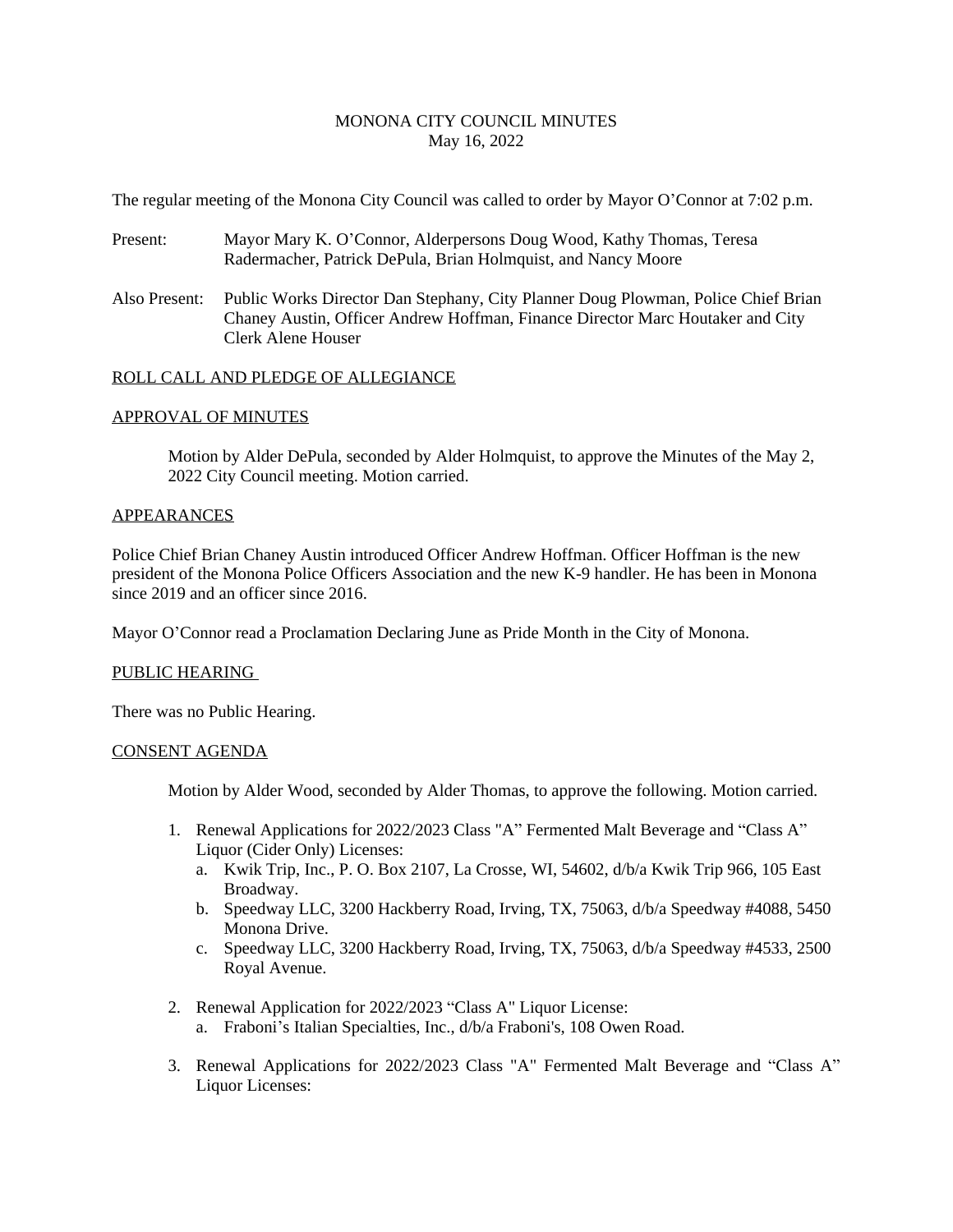- a. Fellerson, Inc., 5725 Monona Drive, Monona, WI, 53716, d/b/a Ken's Meats & Deli, 5725 Monona Drive.
- b. Maroon Way Holdings, Inc, 4967 Highwood Circle, Middleton, WI, 53562, d/b/a Monona Mart, 1220 East Broadway.
- c. W.D.S. Inc., 6325 Monona Drive, Monona, WI, 53716, d/b/a O'Connell's Liquor, 6325 Monona Drive.
- d. Roundy's Supermarkets, Inc., PO Box 305103, Nashville, TN, 37230, d/b/a Ultimate Mart LLC/Metro Market #181, 6540 Monona Drive.
- e. Wal-Mart Stores East, LP, 702 SW 8<sup>th</sup> Street, Licensing Dept. 8916, Bentonville, AR, 72716, d/b/a Wal-Mart Supercenter #3857, 2151 Royal Avenue.
- 4. Renewal Applications for 2022/2023 Class "B" Fermented Malt Beverage and "Class B" Liquor Licenses:
	- a. Breakwater Monona, LLC, 7497 Indigo Circle, Middleton, WI, 53562, d/b/a Breakwater, 6308 Inland Way.
	- b. Birkys LLC, d/b/a Buck and Honey's, 800 West Broadway, Suite 300.
	- c. Blazin Wings, Inc., 3 Glenlake Parkway, Atlanta, GA, 30328, d/b/a Buffalo Wild Wings, 6544 Monona Drive.
	- d. The East Side Club, Inc., d/b/a The East Side Club, 3735 Monona Drive.
	- e. Mr. Luo LLC Owned by Jun Luo, d/b/a Edo Garden Japanese Restaurant, 6309 Monona Drive.
	- f. Fat Jacks Monona Inc, d/b/a Fat Jack's Barbecue, 6207 Monona Drive.
	- g. Mr Brews Tap House Monona LLC, d/b/a Mr Brews Tap House Monona, 103 West Broadway, Suite B.
	- h. Red Robin International, Inc., 6312 S Fiddlers Green Circle #200N, Greenwood Village, CO, 80111, d/b/a Red Robin Gourmet Burgers, 6522 Monona Drive.
	- i. Salvatore's Tomato Pies 2 LLC, d/b/a Salvatore's Tomato Pies, 5511 Monona Drive.
	- j. Valdimark Inc, d/b/a Silver Eagle Bar & Grill, 5805 Monona Drive.
	- k. Tasting Room of Monona Inc., d/b/a The Tasting Room, 800 West Broadway, Suite 100.
	- l. Wiltzius LLC, d/b/a Tower Inn, 1008 East Broadway.
	- m. Leskes Inc, d/b/a Tully's II Food & Spirits, 6401 Monona Drive.
	- n. FHMonona LLC, 1408 Neponset Trail, Monona, WI, 53716, d/b/a Waypoint Public House, 320 West Broadway, Suite E.
- 5. Renewal Applications for 2022/2023 Class "B" Fermented Malt Beverage and "Class C" Wine Licenses:
	- a. Shrestha Family LLC Owned by Madan Shrestha, 2921 Richardson Street, Fitchburg, WI, 53711, d/b/a Swad Indian Restaurant, 6007A Monona Drive.
	- b. WB South, LLC, d/b/a World Buffet, 2451 West Broadway.
- 6. Renewal Applications for 2022/2023 Patio Permits:
	- a. Breakwater Monona, LLC d/b/a Breakwater, Inland Way.
	- b. Birkys LLC, d/b/a Buck and Honey's, 800 West Broadway, Suite 300 (Upper).
	- c. Birkys LLC, d/b/a Buck and Honey's, 800 West Broadway, Suite 300 (Lower).
	- d. Mr Brews Tap House Monona LLC, d/b/a Mr Brews Tap House Monona, 103 West Broadway, Suite B.
	- e. Valdimark, Inc., d/b/a Silver Eagle Bar & Grill, 5805 Monona Drive.
	- f. Tasting Room of Monona Inc., d/b/a The Tasting Room, 800 West Broadway, Suite 100.
	- g. FHMonona, LLC, d/b/a Waypoint Public House, 320 West Broadway, Suite E.
- 7. Renewal Application for 2022/2023 Beer Garden: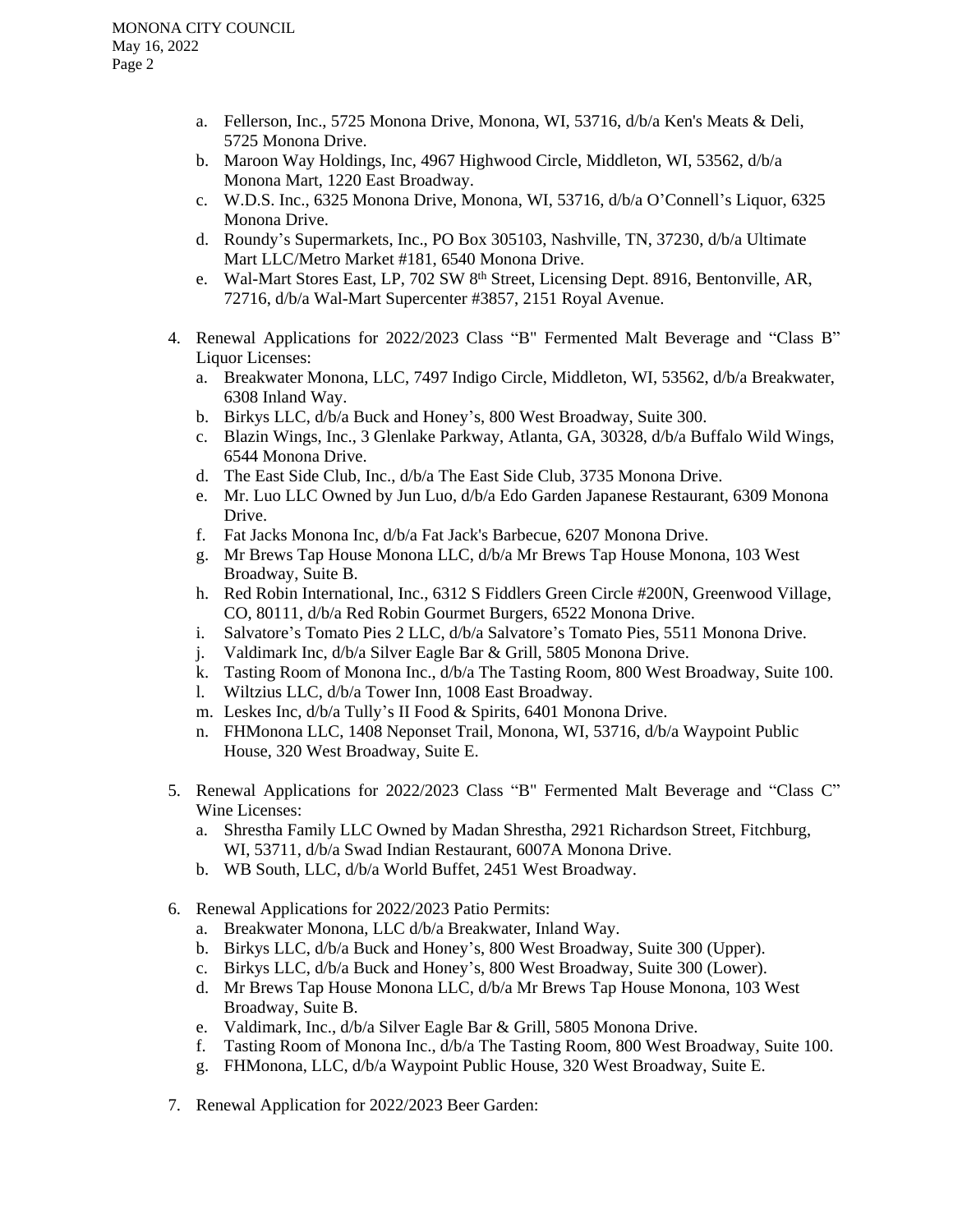a. Breakwater Monona, LLC d/b/a Breakwater, 6308 Inland Way.

Alder Moore joined the meeting at 7:09 p.m. via Zoom.

#### UNFINISHED BUSINESS

# **G.1.a. Consideration of Resolution 22-5-2565 Award of Contract for 2022 Street Chip Seal Project**

Director Stephany explained that this contract received approval at the Public Works Committee on May 4. The fog seal was also recommended and will be included with street maintenance.

Motion by Alder Holmquist, seconded by Alder DePula, to approve Resolution 22-5-2565 Award of Contract for 2022 Street Chip Seal Project. On a roll call vote, all members voted in favor of the motion.

# **G.1.b Consideration of Ordinance 4-22-751 Amending Chapter 335-8 of the Code of Ordinances Regarding Noise Disturbing the Peace**

Alder Thomas explained that the Public Safety Committee recommends approving as revised, which allows construction or repair of residential structures until 9 p.m. and commercial structures until 7 p.m. Discussion followed about the unintended consequences this might cause for small business owners not being able to do repairs after 7 p.m.

Motion by Alder Thomas, seconded by Alder DePula, to approve Ordinance 4-22-751 Amending Chapter 335-8 of the Code of Ordinances Regarding Noise Disturbing the Peace. Alders Wood, Thomas, Radermacher, DePula, Holmquist and Moore voted against the motion; the motion did not carry.

### NEW BUSINESS

# **G.2.a. Consideration of Application for 2022/2023 Patio Permit for Salvatore's Tomato Pies 2 LLC, d/b/a Salvatore's Tomato Pies, 5511 Monona Drive**

Alder Wood explained that both Plan Commission and License Review Committee have approved this permanent Patio Permit application.

Motion by Alder Wood, seconded by Alder Thomas, to suspend the rules and take action on Application for 2022/2023 Patio Permit for Salvatore's Tomato Pies 2, LLC, d/b/a Salvatore's Tomato Pies, 5511 Monona Drive. Motion carried. Alder DePula abstains due to conflict of interest.

Motion by Alder Wood, seconded by Alder Thomas, to approve the Application for 2022/2023 Patio Permit for Salvatore's Tomato Pies 2, LLC, d/b/a Salvatore's Tomato Pies, 5511 Monona Drive. Motion carried. Alder DePula abstains due to conflict of interest.

### **G.2.b. Consideration of Approval of 2022 Temporary Extension of Premises and Temporary Patio Permit for Leskes Inc, d/b/a Tully's II Food & Spirits, 6401 Monona Drive**

Alder Wood explained that this should have should have gone through Plan Commission to make permanent, however, a temporary patio permit was applied for like was allowed during the Public Health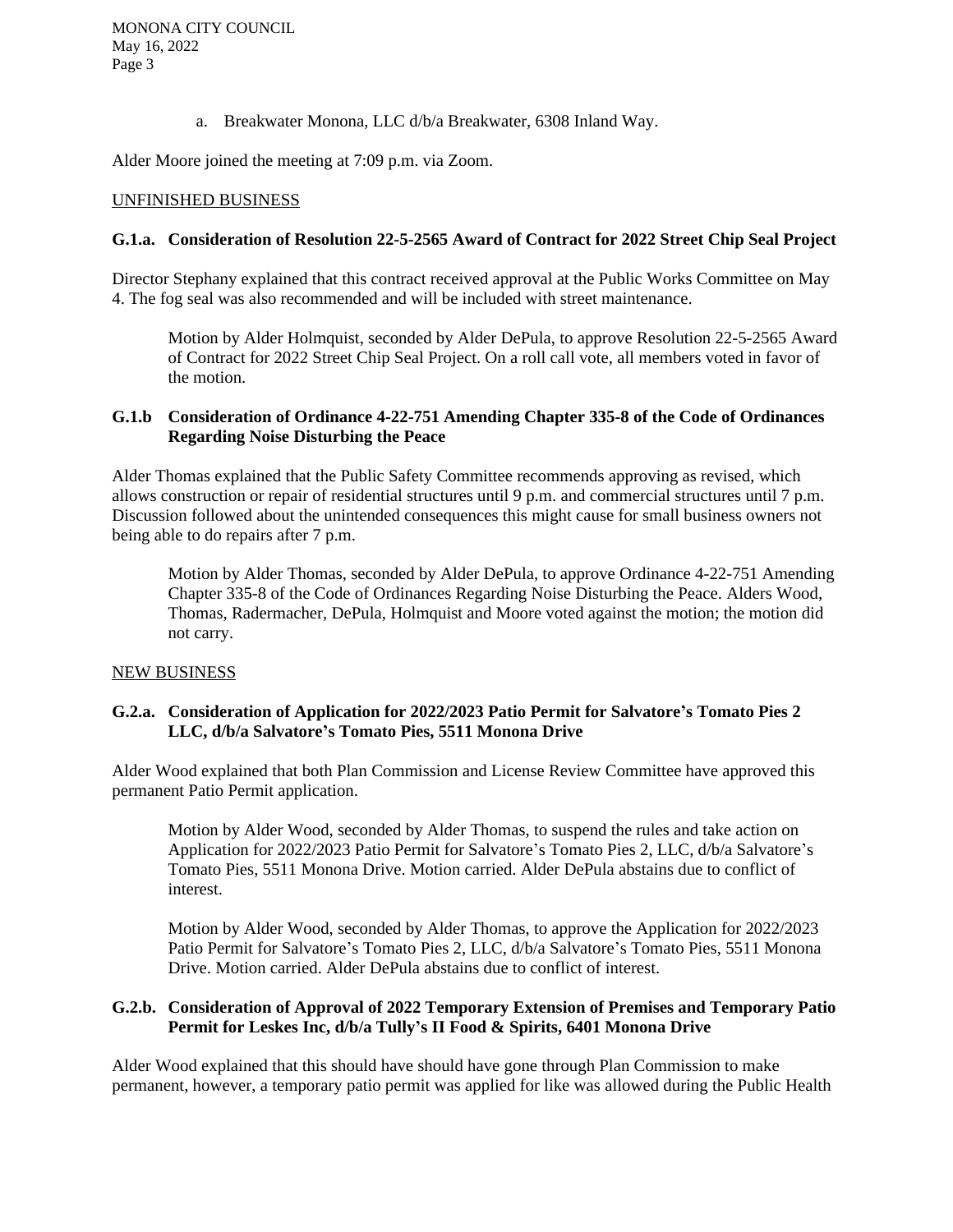MONONA CITY COUNCIL May 16, 2022 Page 4

Emergency. Approval would all them to continue using the patio until they can go through Plan Commission, License Review Committee and Council to make it permanent.

Motion by Alder Wood, seconded by Alder Thomas, to suspend the rules and take action on Approval of 2022 Temporary Extension of Premises and Temporary Patio Permit for Leskes Inc, d/b/a Tully's II Food & Spirits, 6401 Monona Drive. Motion carried.

Motion by Alder Wood, seconded by Alder Thomas, to approve 2022 Temporary Extension of Premises and Temporary Patio Permit for Leskes Inc, d/b/a Tully's II Food & Spirits, 6401 Monona Drive with and August 1, 2022 expiration date. Motion carried.

### **G.2.c Consideration of Resolution 22-5-2567 Approval of a Certified Survey Map (CSM) for Lot 1 of CSM 2681 and Unplatted Lands – Owen Road GDP**

Planner Plowman explained that this is a certified survey request will consolidate four lots down to two for the two phases. Public Works Committee and Plan Commission both unanimously approved this CSM.

Motion by Alder Thomas, seconded by Alder Holmquist, to suspend the rules and take action on Resolution 22-5-2567 Approval of a Certified Survey Map (CSM) for Lot 1 of CSM 2681 and Unplatted Lands – Owen Road GDP. Motion carried.

Motion by Alder Thomas, seconded by Alder Moore, to approve Resolution 22-5-2567 Approval of a Certified Survey Map (CSM) for Lot 1 of CSM 2681 and Unplatted Lands – Owen Road GDP. Motion carried.

### REPORTS

### **1. Updates/Discussion on Diversity, Equity, and Inclusion (DEI) Efforts**

Alder Radermacher reported she volunteered at the first community read program at the Library. It was a wonderful event and at least 100 people attended. Books for adults, tweens and children were given away. She horrified that on that same day a young white man murdered black people in Buffalo, New York.

### **2. Update/Discussion on Sustainability Efforts.**

Alder Radermacher is proud that both DEI and Sustainability are standing parts of these meeting. Encourages everyone to look at everything for small successes. Director Stephany shared the recycling contract, which saves the taxpayers thousands every year.

### **3. Committee Reports.**

Alder Wood reported the Parks Board did their annual bike tour on ebikes and it was a good opportunity to get out and see parks in person. MPO met May 11 and approved new amendments, which moves the Atwood project up to 2023 and provided new funding for the Tecumseh bridge.

Alder Holmquist reported the Public Works Committee had good discussion regarding chip sealing, micro surfacing and how we can get better data on the streets to best utilize different products for different streets.